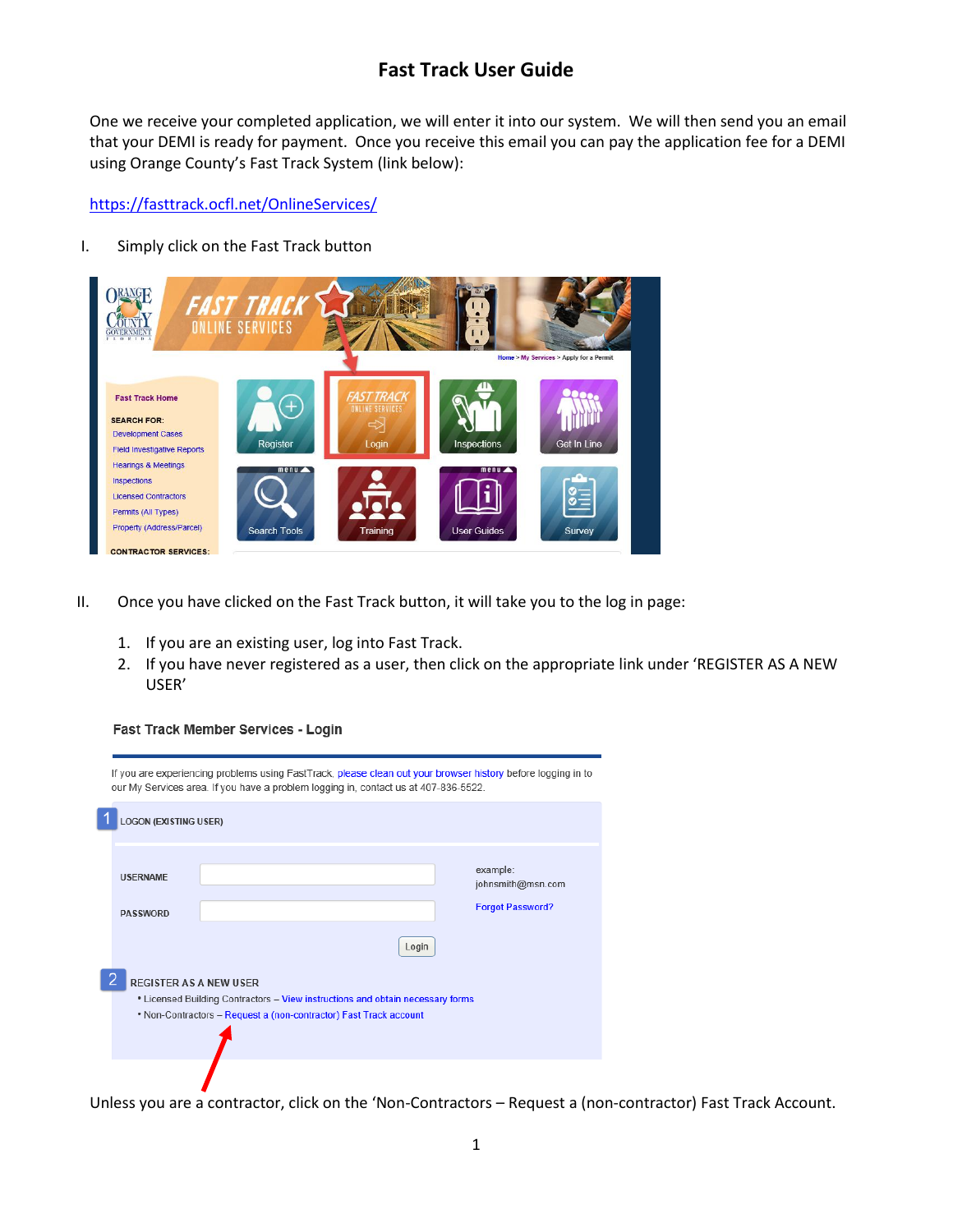- III. Once you click the New User request, it will take you to The Fast Track User Account Request screen.
	- 1. User Category: Select Other from the Drop Down Box
	- 2. Enter your name
	- 3. Enter your organization name, if applicable
	- 4. Your address
	- 5. Your email address
	- 6. Your phone number
	- 7. Once you have filled out the form, then click on Submit

|                | <b>Fast Track User Account Requests</b>                                    |     |            |   |  |  |  |  |
|----------------|----------------------------------------------------------------------------|-----|------------|---|--|--|--|--|
|                | <b>User Category:</b>                                                      |     |            |   |  |  |  |  |
|                | Other                                                                      |     |            | ◡ |  |  |  |  |
|                | <b>First Name:</b>                                                         | MI: | Last Name: |   |  |  |  |  |
| $\overline{2}$ |                                                                            |     |            |   |  |  |  |  |
|                | <b>Organization Name:</b>                                                  |     |            |   |  |  |  |  |
| 3              |                                                                            |     |            |   |  |  |  |  |
|                | Address:                                                                   |     |            |   |  |  |  |  |
| 4              |                                                                            |     |            |   |  |  |  |  |
|                | Email address:                                                             |     |            |   |  |  |  |  |
| $\overline{5}$ | someone@domain.com                                                         |     |            |   |  |  |  |  |
|                | Phone:                                                                     |     |            |   |  |  |  |  |
| 6              | XXX-XXX-XXXX                                                               |     |            |   |  |  |  |  |
|                | <b>Associated Permits or Cases:</b>                                        |     |            |   |  |  |  |  |
|                |                                                                            |     |            |   |  |  |  |  |
|                |                                                                            |     |            |   |  |  |  |  |
|                |                                                                            |     |            |   |  |  |  |  |
| 7              | Submit<br>(Requires validation, please hit submit again after validation.) |     |            |   |  |  |  |  |
|                |                                                                            |     |            |   |  |  |  |  |

I. Once your account has been created, you will receive an email with your User Name and a Temporary Password. Follow the instructions in the email to change your password.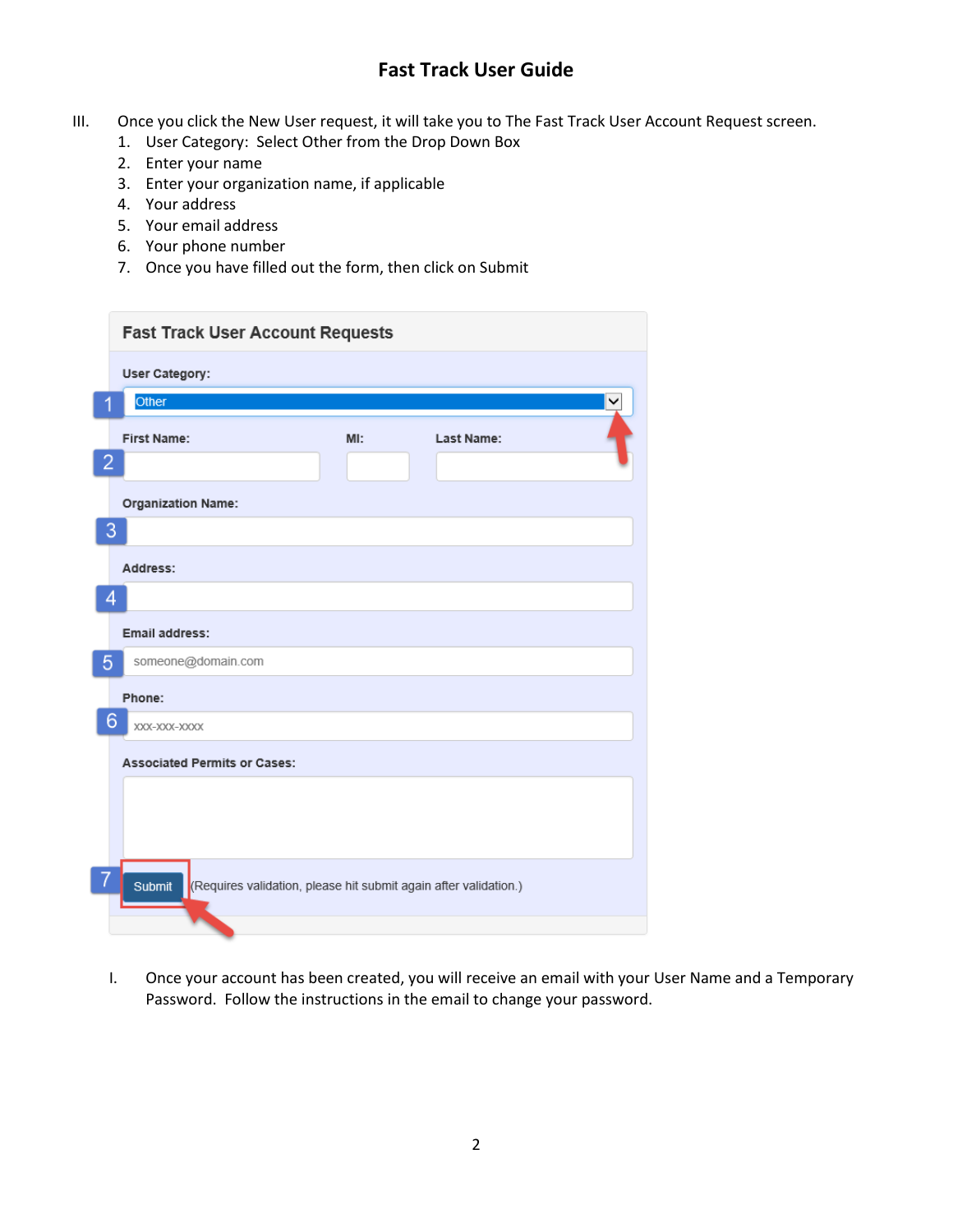Once you log in, the 'My Permits' screen will pop up where you can see a list of pending permit actions. If you have more than one permit, you can search for DEMI in the search box. Make sure you select the correct permit (DEMI#), if you have multiple permits.

## **My Permits**

Click the 'My Services MENU' for: My Permits, Inspections, Fees and Payments (including Escrow balance), Licenses, Applying for a Permit, Editing your profile, and Logging Out.

The permit list displayed only reflects a 6 month period from the date of permit application. For a comprehensive listing, use the My Permits Search page. Applications with a status of 'Internet Incomplete' will be voided after thirty (30) calendar days. For questions, contact us via email: FastTrack@ocfl.net or by phone at (407) 836-5550.



SEARCH RESULTS: Click PERMIT# (below) to see complete detail for this case.

| Search: DEMI<br>×         |                           |             |             |                      |               | Show | entries<br>50                                   |
|---------------------------|---------------------------|-------------|-------------|----------------------|---------------|------|-------------------------------------------------|
|                           | <b>PERMIT#</b>            | APP. DT $-$ | <b>TYPE</b> | ADDRESS $\triangleq$ | <b>STATUS</b> | ٠    | <b>FEES DUE</b>                                 |
|                           | <b>DEMI-18-05-</b><br>001 | 05/11/2018  | Deminimis   | 5102 Cochita<br>Dr   | New           |      | \$46.00<br><b>Pay Now</b><br><b>Add to Cart</b> |
| <b>DEMI-18-05-</b><br>002 |                           | 05/11/2018  | Deminimis   | 5102 Cochita<br>Dr   | New           |      | \$46.00<br><b>Pay Now</b><br><b>Add to Cart</b> |

Select the '**Pay Now**' link to make a payment.

Once you have clicked on the 'Pay Now' link, you will be taken to the 'Pay Fees' screen. Click on the Continue Button.

#### **Pay Fees**